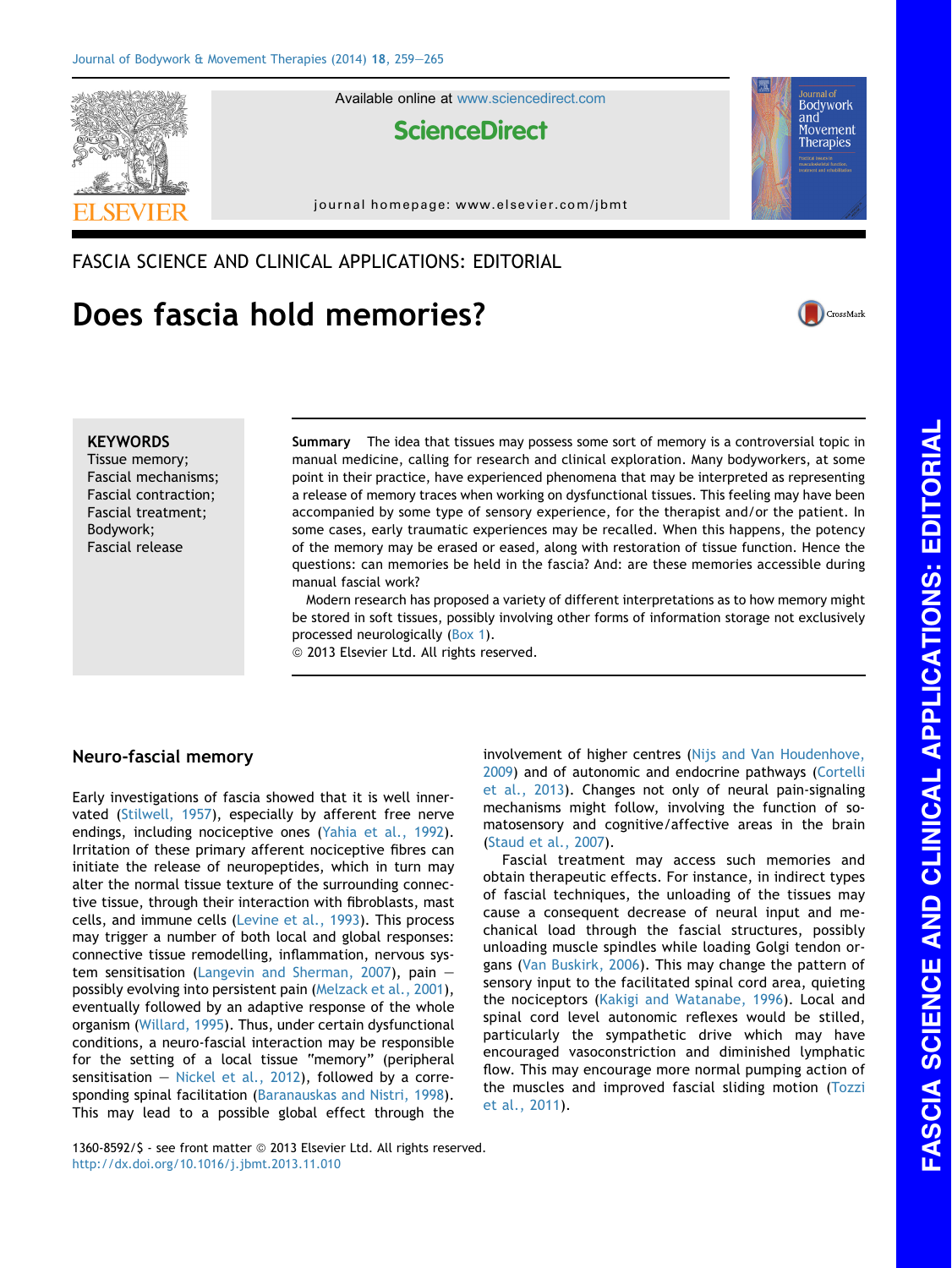#### Word box 1. Neural memory and morphic fields: a theoretical model

Initially, memory traces were thought to be stored as patterns in specific areas of the brain: so that electrical stimulation of these areas could activate sequential records of 'memories' [\(Penfield, 1975](#page-6-0)). However, the same recollections could also be evoked by stimulating the brain at different sites, as well as different recollection being produced by repeatedly stimulating the brain at one site. Therefore, it seemed that rather than being confined to a specific location, memories are diffused throughout the brain. A new interpretation was then advanced suggesting the possibility that the brain may store memories as interference patterns, in a holographic-like manner ([Pribram,](#page-6-0) [1969](#page-6-0)). According to this theory, memory, including that of pain ([Ray et al., 2013](#page-6-0)), is to be found not in the patterns of neural activity of a specific brain region, but in the interference patterns of nerve impulses that crisscross the entire brain in the same way that laser light interferences crisscross the entire area of a film containing a holographic image. It is suggested that this phenomenon may be extended throughout the organism, via the neurofascial interactive function, involving a process of encoding memories in the connective tissues in a holographic-like manner. The brain (and maybe all connective tissues?) may then be able to compare stored holographic patterns with newly acquired ones, directly through "adaptive resonance", allowing rapid processing of recognition and learning ([Marcer, 1992\)](#page-5-0).

Along this line of thought, Sheldrake's theory goes further. He basically proposes that memory is maintained in morphic fields: potential organizing patterns of influence, extending in space and continuing in time. "Memory is inherent in all organisms in two related ways. First, all organisms inherit a collective memory of their species by morphic resonance from previous organisms of the same kind. Second, individual organisms are subject to morphic resonance from themselves in the past, and this self-resonance provides the basis for their own individual memories and habits" ([Sheldrake, 1988](#page-6-0)). In this way, a sort of "phylogenetic memory" is constructed. Obviously, this theory represents a radical alternative to the conventional idea that memories are encoded as material traces within the nervous system, or in body tissues in general. The idea has even been advanced that such collective memory field can be holographically stored in the surrounding environment, accessible by the brain (and possibly by the rest of the body) just as a radio tunes in to music from surrounding electro-magnetic fields ([Laszlo, 1995\)](#page-5-0).

#### Fascial memory

Memories in the body may be also encoded into the structure of fascia itself. Collagen is deposited along the lines of tension imposed or expressed in connective tissues at both molecular [\(Gautieri et al., 2011\)](#page-5-0) and macroscopic level [\(Sasaki and Odajima, 1996\)](#page-6-0). Mechanical forces acting upon the internal and/or external environment, such as in postures, movements and strains, dictate the sites where collagen is deposited. Thus, a "tensional memory" is created in a particular connective tissue architecture formed by oriented collagen fibres. This architecture changes accordingly to modification of habitual lines of tension, providing a possible "medium term memory" of the forces imposed on the organism. However, this type of signalling may be altered in pathological conditions, such as locally decreased mobility due to injury or pain [\(Langevin,](#page-5-0) [2006](#page-5-0)). In cases of functional strain or mechanical stress through collagen bundles, known physiological responses involve fibroblast mechano-chemical transduction, and modulation of gene expression patterns ([Chiquet, 1999](#page-5-0)), together with inflammatory and tissue remodelling processes of the collagenous matrix ([Swartz et al., 2001](#page-6-0)). Furthermore, the release of substance P from nerve endings, particularly driven by the hypothalamus following emotional trauma, may alter the collagen structure into a specific hexagonal shape, referred as "emotional scar" [\(Heine, 1990\)](#page-5-0). The entirety of this phenomenon may be interpreted as a highly structurally and functionally specific process of encoding memory traces in fascia.

# Extracellular matrix and tissue memory

In addition, this ability seems to be present not only in the collagen network but also in elastin fibres and in various cells throughout the connective tissue: fibroblasts, mast cells, plasma cells, fat cells. Since these are relatively durable and long-lasting cells, they may represent a kind of "long-term memory" of the ground substance. "The existence of a cellular network of fibroblasts within loose connective tissue may have considerable significance as it may support yet unknown body-wide cellular signaling systems." ([Langevin et al., 2004\)](#page-5-0). The ground substance, in turn, provides a non-genetic memory complementary to the genetic one by ensuring a consistent set of signals to the cells. In fact, while genes may provide information to the ground substance on "how to", the ground substance may define for the cell "what to", shaping individual patterns of metabolism, development, growth, repair and behaviour [\(Lu et al., 2011\)](#page-5-0). This microenvironmental memory, underlying most pathobiochemical events, has been indicated to be dependent on matrix turnover and, as such, to be erasable via fibroblast induction and maintenance [\(Tan](#page-6-0) [et al., 2013](#page-6-0)). The extracellular matrix may play a crucial role in sensing, integrating and responding to the "physical and chemical environmental information either by directly connecting with the local adhesion sites or by regulating global cellular processes through growth factor receptor signalling pathways, leading to the integration of both external and internal signals in space and time" ([Kim et al.,](#page-5-0) [2011](#page-5-0)).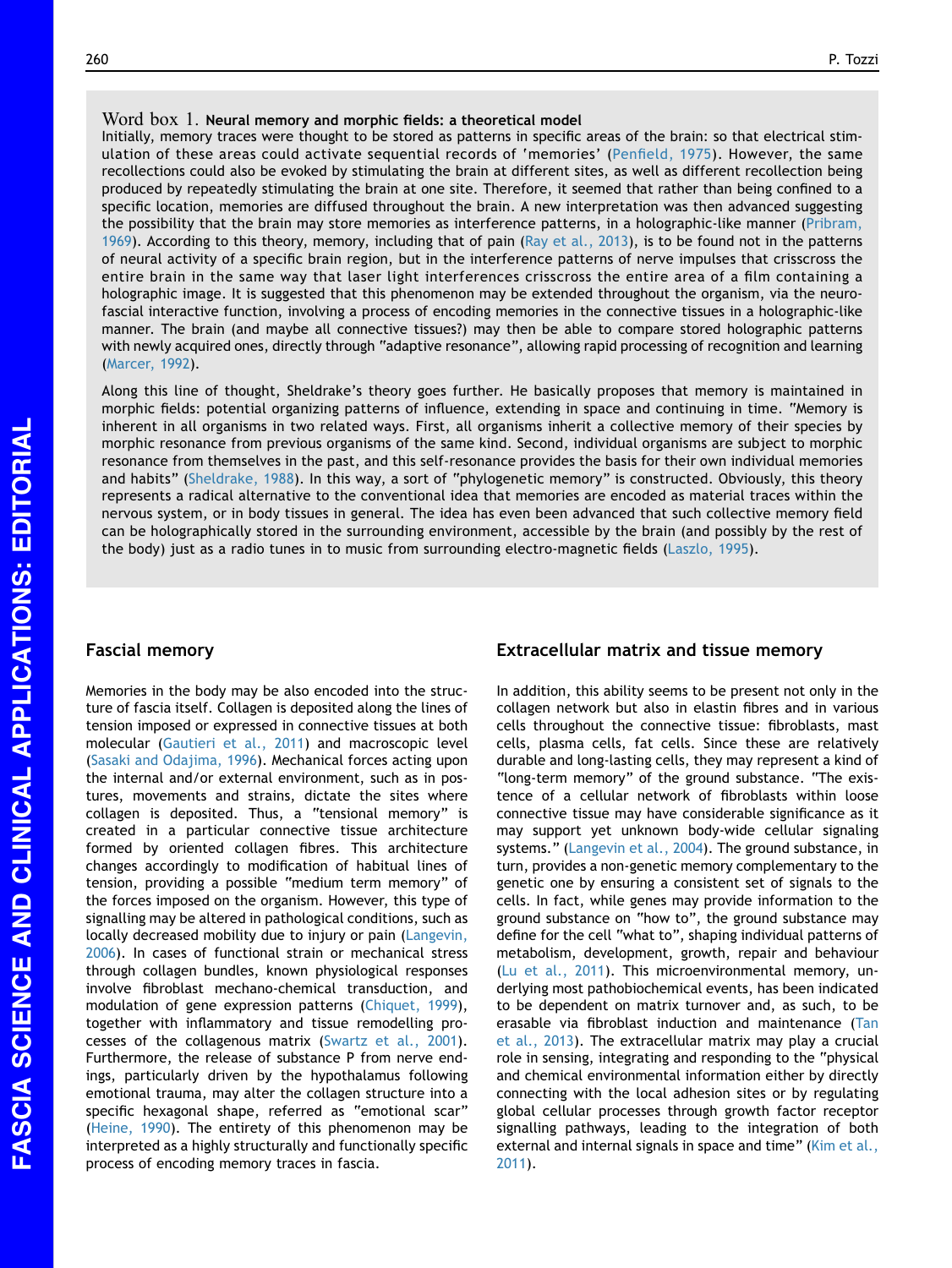#### Epigenetics and tissue memory

Epigenetics is the study of changes in gene expression or cellular phenotype, caused by mechanisms other than changes in the underlying DNA sequence. Epigenetic regulation of gene expression occurs due to alterations in chromatin proteins independently of the germline. This alteration of chromatin architecture produces consequent changes of accessibility of genes and of their expression that are preserved during cell division [\(Arnsdorf et al.,](#page-5-0) [2010](#page-5-0)) and is therefore heritable. In this sense, epigenetic modifications represent a sort of "family memory", implicated in the control of several cellular processes including differentiation, gene regulation, development and genomic imprinting. Epigenetic changes, including DNA and hystone methylation, might also cause a stable fibroblast activation, capable of altering immune function, thus producing inflammatory responses that may underlie the development of chronic diseases [\(Ospelt et al., 2011\)](#page-6-0). Epigenetic regulatory pathways may in turn explain differences in phenotypes between subgroups of patients and also between subsets of fibroblasts within the involved joints (Sánchez-[Pernaute et al., 2008\)](#page-6-0).

As far as manual therapy is concerned, evidence suggests that mechanical signals are crucial regulators of cell behaviour and tissue differentiation by affecting gene



Figure 1 Myofibroblast morphology differs on stiff and rigid culture substrates. Myofibroblasts cultured on rigid plastic surfaces and soft polymer substrates (inset) were immunostained for polymerized actin (red),  $\alpha$ -SMA (blue) and FAs (vinculin, green). On rigid plastic, myofibroblasts develop thick stress fiber bundles that incorporate  $\alpha$ -SMA (purple color) and that insert at sites of large supermature FAs. On soft polymer substrates large FA cannot develop and  $\alpha$ -SMA is not recruited to stress fibers (red). Note that both cells are displayed at the same magnification. Bar: 50  $\mu$ m. (For interpretation of the references to colour in this figure legend, the reader is referred to the web version of this editorial.) From [Wipff and Hinz](#page-6-0) [\(2009\)](#page-6-0) with permission.

regulation at the epigenetic level, through an heritable reduction of DNA methylation ([Arnsdorf et al., 2010](#page-5-0)). This process may regulate extracellular matrix composition, inflammation, angiogenesis and fibroblast activity involved in tissue repair and function ([Bavan et al., 2011\)](#page-5-0).

#### Microtubules, gel-sol transformation and tissue memory

Even sub-components of the cytoskeleton, such as microtubules, seem to be capable of storing information and somehow being capable of retaining memory traces. In fact, microtubules may act like computers, storing memories in the form of "information strings" [\(Hameroff et al.,](#page-5-0) [1988](#page-5-0)). They are polymers made up of polarized monomeric subunits, known as tubulin. Information may be stored through different orientations of tubulin monomers. In addition, proteins known as microtubule associated proteins (MAP's) may encode information to the microtubule, by changing their position of attachment. For instance, the neural MAP's have long been noted for their enhancement of tubulin assembly and microtubule stability ([MacRae,](#page-5-0) [1992](#page-5-0)), influencing microtubule spatial organization and interaction with cellular organelles, thus offering a record of cytoskeletal organization and cell function at the time of assembly. Interestingly, the information stored on a microtubule can be erased by depolymerizing it back into its monomeric units. Pressure and temperature change may cause microtubules to depolymerize or fall apart ([Tanaka,](#page-6-0) [1981](#page-6-0)). Possibly, this mechanism may underlie the changes in tissue viscoelastic properties as well as in the colloidal consistency of the ground substance after fascial treatment. Research suggests that an increase in the sliding of the tissue layers, together with a decrease in pain following manual fascial work, may be the result of a transformation of the ground substance from its densified state (gel) to more fluid (sol) state [\(Findley, 2009\)](#page-5-0). This change in viscosity seems to increase the production of hyaluronic acid, together with the flow within the fascial tissue: to improve drainage of inflammatory mediators and metabolic wastes ([Schultz and Feltis, 1996\)](#page-6-0); to decrease chemical irritation of the autonomic nervous system endings, and nociceptive stimuli to somatic endings ([Lund et al., 2002](#page-5-0)), therefore resetting aberrant somato-visceral and/or viscero-somatic reflexes ([Kuchera and Kuchera, 1994](#page-5-0)). Manual therapy may then activate an 'erasing process' via a gel-sol transformation of the matrix causing a reset of dysfunctional memories, possibly stored in the fascia.

# Fascial contractility and tissue memory

Another way in which fascia may encode memory traces is through its contractility and related reflexive spinal activity and central control. After the discovery of myofibroblasts in the connective tissue [\(Gabbiani, 1998\)](#page-5-0), the presence of alpha smooth muscle actin in the structure of myofibroblasts has also been demonstrated [\(Hinz et al., 2004\)](#page-5-0), together with its responsiveness to mechanical stress (Figure 1, [Wipff and Hinz, 2009](#page-6-0)). This supported a plausible capacity of fascial contractility in a smooth muscle-like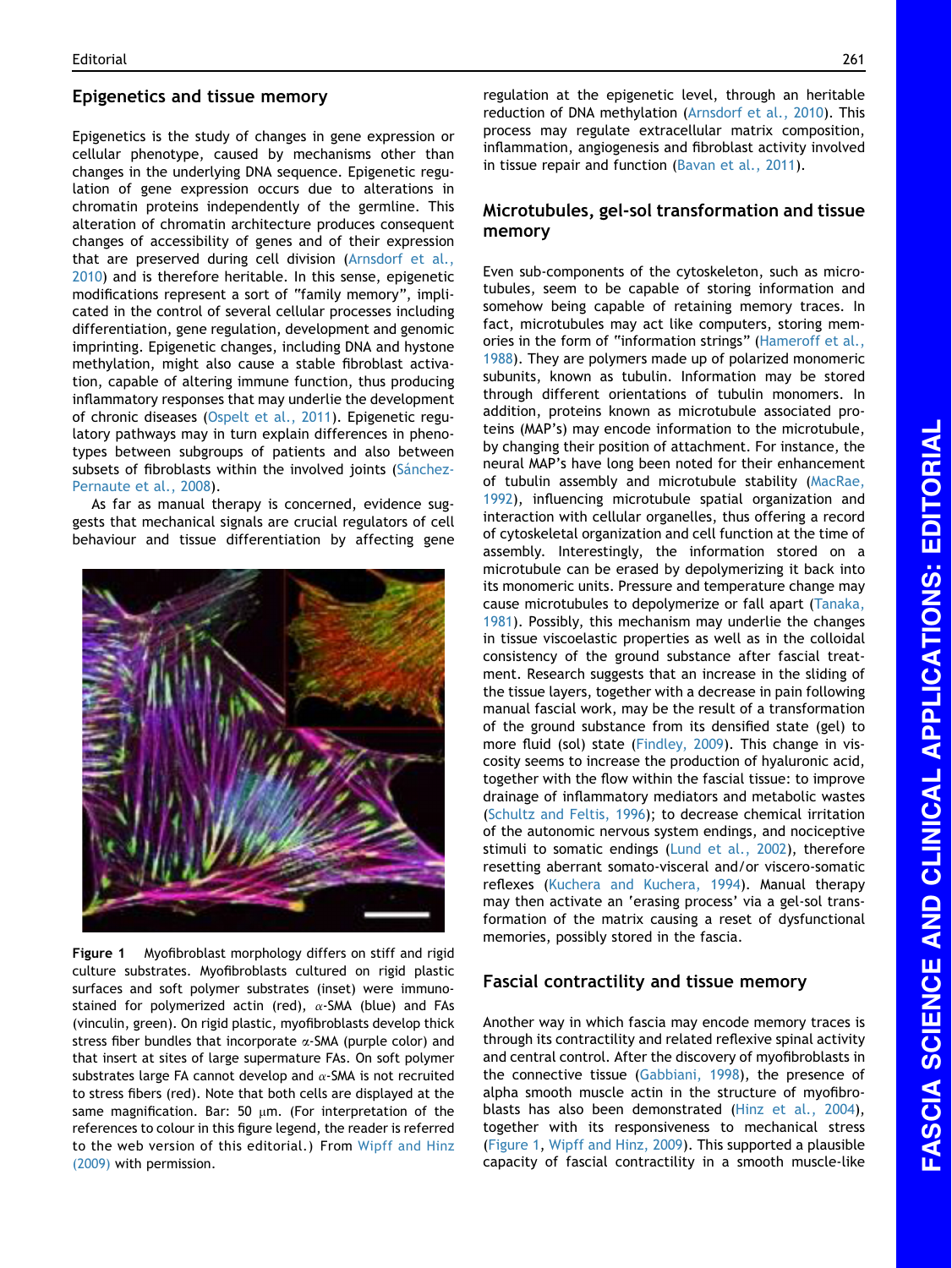manner and its potential influence on musculoskeletal dynamics [\(Schleip et al., 2005](#page-6-0)) as well as on resting muscle tone [\(Klingler et al., 2007](#page-5-0)).

In addition, the evidence of intrafascial smooth muscle cells and autonomic nerves supports the hypothesis that a fascial pre-tension may be regulated via autonomic activity, independent of muscular tonus [\(Staubesand and Li, 1996](#page-6-0)). Thus, since fascia appears to be organized in tensile myofascial bands, that comprise a single continuous structure [\(Myers,](#page-6-0) [2000](#page-6-0)), the repercussion of an intra-fascial restriction may be body-wide, and may potentially create stress on any structures enveloped by, or connected to, fascia. Dysfunctional memory might therefore be imprinted by the development of fibrous infiltration and cross links between collagen fibers at the nodal points of fascial bands, together with a progressive loss of elastic properties. Consequently, these changes in myofascial tissue may alter the activity of related superior centres accounting for both sensory integration ([Schabrun](#page-6-0) [et al., 2013\)](#page-6-0) and motor control [\(Tsao et al., 2008](#page-6-0)).

A therapeutic touch may subsequently produce stimulation of pressure-sensitive mechanoreceptors in the fascial tissue followed by a parasympathetic response ([Schleip,](#page-6-0) [2003](#page-6-0)). Under parasympathetic influence, a change in local vasodilatation and tissue viscosity, together with a lowered tonus of intrafascial smooth muscle cells, may occur. Finally, in response to the proprioceptive input, the central nervous system may change muscle tone, allowing the therapist to follow myofascial paths of least resistance to the point where correction of dysfunctional matrix crosslinking is achieved ([Cantu and Grodin, 1992](#page-5-0)).

# Chemical memory

Another mechanism by which fascia may store memories is via chemical messages. A variety of substances are constantly transmitting innumerable messages throughout the body, including peptides whose messages are relayed through receptors in target cells ([Pert, 1997\)](#page-6-0). Depending on the precise external or internal stimulus a particular 'information substance' will flow through the body and bind to specific receptor sites. When this binding occurs, particular feelings are perceived encoded with a given memory. Such chemical messengers act reciprocally on the brain and the rest of the body, thanks to the denser presence of their receptors in the limbic (emotional) portion of the brain [\(Pert et al., 1998](#page-6-0)). The body might therefore be conceived as a single organ with full sensing capabilities, where any tissue may store emotional memories based on the specific receptors they possess, and the nature of the chemical messages they receive [\(O'Connor, 2005](#page-6-0)).

Manual fascial work may produce beneficial effects on chemically induced memory via a main pathway: the anandamide effect on the endocannabinoid system. The latter being an endorphin-like system constituted of cell membrane receptors and endogenous ligands [\(McPartland](#page-5-0) [et al., 2005\)](#page-5-0). This system influences fibroblast remodelling, and may play a role in fascial reorganisation, in diminishing nociception and reducing inflammation in myofascial tissues. Cannabinoids are also linked to cardiovascular changes, smooth muscle relaxation and possibly mood changes through their role on the central nervous system [\(Ralevic et al., 2002\)](#page-6-0). Fascial tissue work may also produce the enhancement of cytokine pools ([Willard et al.,](#page-6-0) [2010](#page-6-0)) from actively proliferating fascial fibroblasts. Such fascia-derived cytokines may be delivered systemically, even in distant sites to that treated, via intrafascial blood flow [\(Bhattacharya et al., 2005\)](#page-5-0), possibly reducing oedema, increasing range of mobility, decreasing pain ([Meltzer and](#page-6-0) [Standley, 2007](#page-6-0)) and removing fibrotic materials [\(Dodd](#page-5-0) [et al., 2006\)](#page-5-0), even at sites distant to those where the manual treatment is applied.

#### Tensegrity, vibration and tissue memory

According to the tensegrity model, the whole body is a three-dimensional viscoelastic matrix, balanced by an integrated system of compression-tensional forces in dynamic equilibrium.

In this vision, bones are the non-touching rods, that play the role of compression struts, embedded in a continuous connecting system (the tension system), that is the myofascio-ligamentous tissue in the body ([Levin, 1990](#page-5-0)). Thanks to its hierarchical organization, any applied force can influence any part of the entire system, from cellular to the wholebody, and vice-versa, via a non-linear distribution of forces, in such a way that local stimuli invariably lead to global reorganization ([Chen and Ingber, 1999\)](#page-5-0). This structural and tensional continuity provides the basis for the continuum communication model: cytoskeletons of epidermal, vascular, connective tissue, and nerve cells, together with the extracellular matrix, form an electromechanical semiconducting matrix that can generate and communicate coherent vibratory signals throughout the body ([Pienta and Coffey, 1991\)](#page-6-0).

This system may be largely responsible for the rapid intercommunication that enables the body to function effectively as a coherent whole. It has been suggested that all the major constituents of living organisms, including collagens and proteoglycans, may be liquid crystalline in form [\(Giraud-](#page-5-0)[Guille, 1992](#page-5-0)). In particular, fascia presents crystalline collagen strands with dielectric and electrical conductive properties that make them very sensitive to mechanical pressures, electromagnetic fields, pH, and ionic composition [\(Leikin et al., 1993](#page-5-0)). In fact, collagen fibers display a polarity within their molecular structure, and can therefore generate piezoelectricity. Application of an electric stimulus causes mechanical motion (vibration) while application of physical force (tension, compression, or shear) generates electricity [\(Lee, 2008\)](#page-5-0). Collagen fibers are arranged in highly ordered, crystalline arrays and this semiconducting system produces coherent oscillations that move rapidly throughout the living matrix ([Searle and Williams, 1992\)](#page-6-0).

Therefore, fascia seems to combine the property of a sol-liquid conductor and of a crystal generator system, which can generate and conduct direct currents as well as vibrations. A consequence of such communication is that every process occurring anywhere in the organism produces a characteristic pattern of vibrations that travel widely, distributing regulatory information [\(Oschman, 2009](#page-6-0)). Every time a cell changes its shape or metabolism, every time a muscle contracts, a neuron synapses, or a gland secretes, the frequency of transmission of such vibratory signals changes throughout the system. The system is therefore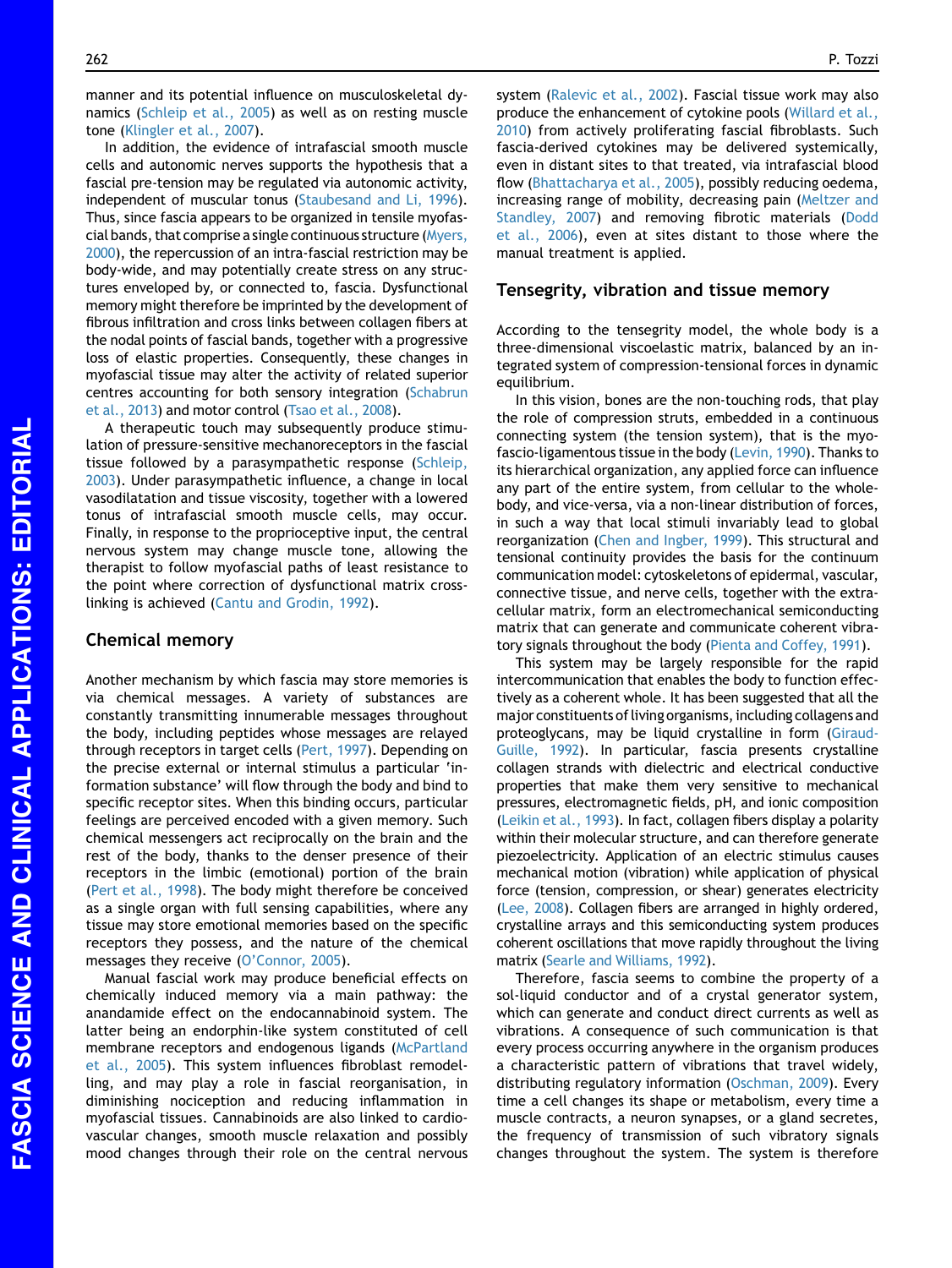instantly informed of events occurring elsewhere in the network. Some theories hypothesize that the totality of such vibratory messages throughout the matrix may constitutes a "body consciousness" functionally interconnected with the "brain consciousness" of the nervous system, via the crystalline liquid medium of the ground substance ([Ho and Knight, 1998\)](#page-5-0). Memories related to diseases, dysfunctions, pain, infection, injuries, surgeries, physical and emotional trauma may be stored within this system, influencing the normal informational pattern either locally or globally, altering the properties of the fabric, distorting resulting vibrations. In this way, consciousness may be influenced by memories stored in soft tissues.

From a therapeutic perspective, it has been demonstrated that manual low frequency oscillations can induce muscle relaxation, provoking a significant change in motoneuron excitability [\(Newham and Lederman, 1997](#page-6-0)). In addition, both primary and secondary nerve endings exhibit sensitivity to vibration and sinusoidal oscillation [\(Bach](#page-5-0) [et al., 1983\)](#page-5-0), with a build up in amplitude of response when oscillations near the resonant frequency are applied. A slow rhythmic pendular swing has been shown to cause an inhibitory effect on vestibular nuclei, resulting in muscle relaxation, by inducing a psychogenic relaxation [\(Ayres,](#page-5-0) [1979](#page-5-0)). Vibration has been demonstrated to be a critical epigenetic factor on regulating the microenvironment of the extracellular matrix, thus provide a basis for reducing tissue adhesions and improving function ([Kutty and Webb,](#page-5-0) [2010](#page-5-0)). Finally, oscillations may promote intercompartmental fluid flow through hydraulic mechanisms ([Lederman, 1997](#page-5-0)) as well as have a possible modulating effect on spinal excitability [\(Kipp et al., 2011](#page-5-0)) and on the pain gate in the central nervous system [\(Coghill et al.,](#page-5-0) [1994](#page-5-0)). These beneficial effects on the nervous system function following a vibratory treatment may be also due to an increase of endoneural blood flow ([Lythgo et al., 2009\)](#page-5-0).

#### Water and memory

Water molecules and their behaviour in living tissues may also account for the ability of fascia to store memory. The collagen tissues of the body are embedded in layers of structured water molecules. Research suggests that interfacial water plays a key part in protein folding - the process necessary for cells to form their characteristic shapes ([Sommer et al., 2008](#page-6-0)). When associated with protein structures, water can demonstrate a tendency to behave in a crystalline manner, and to be influenced by properties that make up the cell, exhibiting structural organizations that differ from what is termed "bulk" water [\(Pollack et al.,](#page-6-0) [2006\)](#page-6-0). The polarized water and ions surrounding proteins (including collagen) are highly ordered, forming chain-like filaments that hold the proteins together, via hydrophilic interactions of hydrogen-bonds [\(Leikin et al., 1993\)](#page-5-0). This system constitutes a hydrogen-bonded network that can support rapid jump conduction of protons ([Sasaki, 1984\)](#page-6-0), much more rapidly than conduction of electrical signals by the nerves. In other words, protein motions generate vibrational deformations of peptide bonds, which will involve polarization waves along the proteins, accompanied by proton conduction in the structured water shell. Thus, as dielectric system, the organism may exhibit coherent vibrations as result of metabolic pumping, where electromagnetic and electromechanical forces interact (Fröhlich, [1982\)](#page-5-0). Weak signals of mechanical pressure or electricity may therefore be readily amplified and propagated by a modulation of the proton currents or coherent polarization waves in the liquid crystal continuum ([Mikhailov and Ertl,](#page-6-0) [1996\)](#page-6-0). This system may account for a fast-responding, "short term memory" of the ground substance, a memory that is dynamically distributed in the structured collagenbound water network, self-reinforcing circuits of proton

currents ([Ho and Knight, 1998\)](#page-5-0). Furthermore, liquid water on its own, includes coherence domains where all molecules oscillate in unison in tune with a self-trapped electromagnetic field, at a welldefined frequency [\(Del Giudice and Tedeschi, 2009\)](#page-5-0). The coherent oscillations produce an ensemble of quasi-free electrons, able to collect noise energy from the environment and transform it into high-grade coherent energy in the form of electron vortices. This high-grade energy may activate the biomolecules resonating with water's coherence domains. Therefore, flows of matter, energy, information and memory can be spread and stored over the organism due to self-trapping, induced by the correlated coherence domains of interfacial water.

Bodyworkers may therefore gain their results by freeing tissue memories stored in the watery body content. The interplay of calcium ion concentration and unbound water oscillations may increase following manually applied fascial work, so promoting interstitial fluid flow ([Lee, 2008](#page-5-0)). This may in turn stimulate fibroblast proliferation and collagen production/alignment [\(Hinz et al., 2004](#page-5-0)), thanks to the coupling of the electrical-vibrational continuum with the mechanical tensegrity structure of the connective tissueintracellular matrix.

#### Hypothesis

There is increasing evidence that organisms may communicate between cells and tissues by electromagnetic radiations, phonons and photons. Biophotons are believed to be emitted from a coherent photon field within the living system ([Popp et al., 1992](#page-6-0)) that may work as an energy (and possibly as a memory) storage field. It appears then that the body matrix, as a continuous physical and energetic system, is capable of conducting message units in the form of electrons, vibrations, protons, photons, phonons. It is therefore an informational network that distributes regulatory signals throughout the body, coordinating cellular and extracellular activities involved in growth, morphogenesis and regeneration [\(Ho et al., 1994](#page-5-0)).

A yet more interesting possibility is that the liquid crystalline continuum may function as a quantum holographic medium, recording the interference patterns of local activities interacting with a globally coherent field. Holographic memory is distributed globally and yet can be accessed and recovered locally. Possibly during bodywork, the interaction of vibrational, biomagnetic and bioelectric fields between therapist and client may allow an exchange of information about the history and the present status of the living matrix ([Oschman and Oschman, 1994\)](#page-6-0). The information encoded in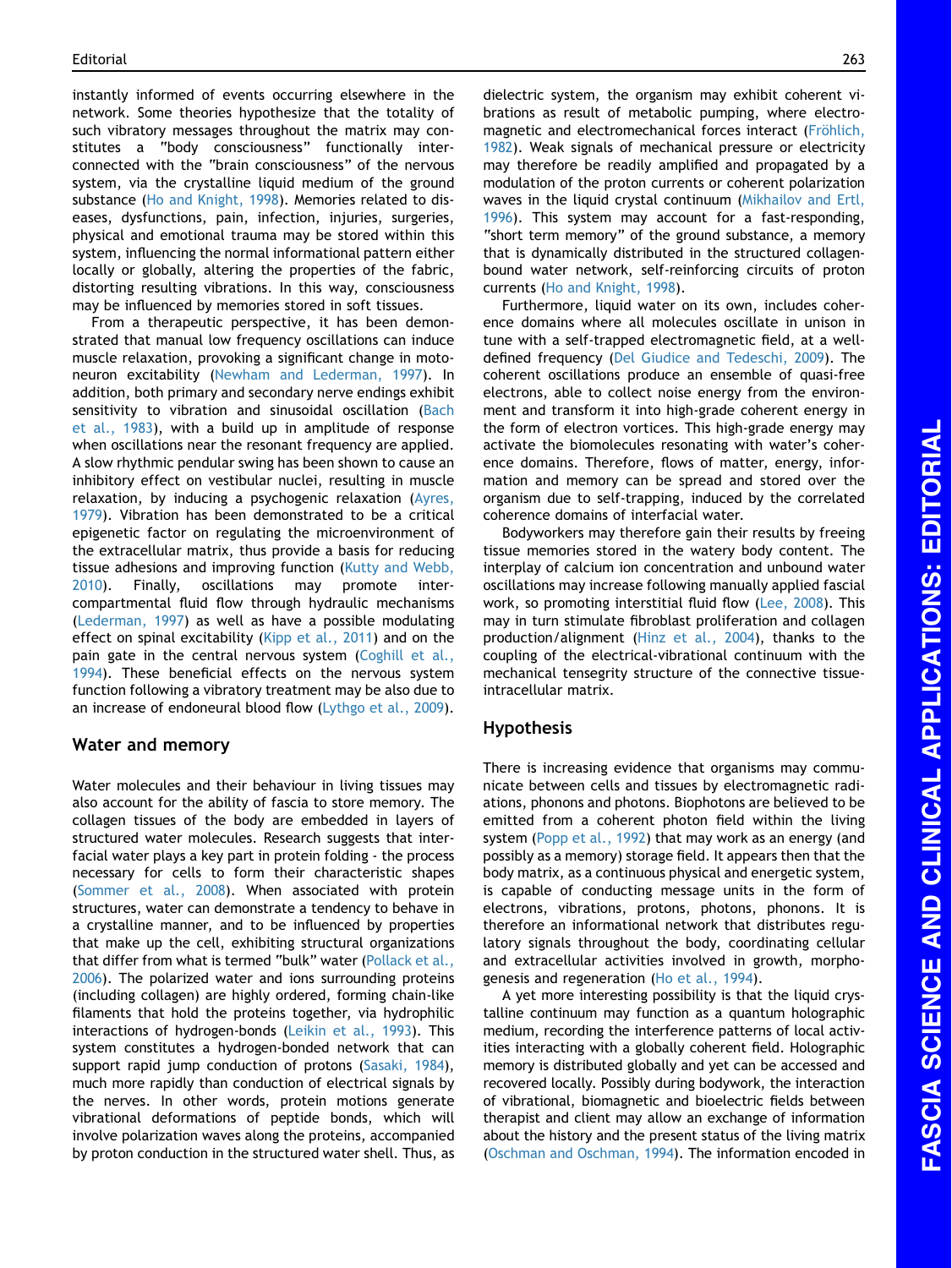<span id="page-5-0"></span>cell and tissue structure and activity may be read holographically, by tuning to the appropriate frequencies. This may even lead to a recall of past traumas and of an array of related sensations. The result may be the restoration, balancing, and tuning of resonant vibratory circuits.

In light of what has been discussed in this editorial, it is suggested that a possibility may exist that manual therapy might affect various forms of memory, producing profound tissue changes from subatomic to global effects.

### References

- [Arnsdorf, E.J., Tummala, P., Castillo, A.B., Zhang, F., Jacobs, C.R.,](http://refhub.elsevier.com/S1360-8592(13)00192-7/sref1) [Nov 2010. The epigenetic mechanism of mechanically induced](http://refhub.elsevier.com/S1360-8592(13)00192-7/sref1) [osteogenic differentiation. J. Biomech. 43 \(15\), 2881](http://refhub.elsevier.com/S1360-8592(13)00192-7/sref1)-[2886, 16.](http://refhub.elsevier.com/S1360-8592(13)00192-7/sref1) [Epub 2010 Aug 21](http://refhub.elsevier.com/S1360-8592(13)00192-7/sref1).
- [Ayres, A.J., 1979. Sensory Integration and Learning Disorders.](http://refhub.elsevier.com/S1360-8592(13)00192-7/sref2) [Weston Psychological Services, LA](http://refhub.elsevier.com/S1360-8592(13)00192-7/sref2).
- [Bach, T.M., Chapman, A.E., Calvert, T.W., 1983. Mechanical reso](http://refhub.elsevier.com/S1360-8592(13)00192-7/sref3)[nance of the human body during voluntary oscillations about the](http://refhub.elsevier.com/S1360-8592(13)00192-7/sref3) ankle joint. J. Biomech.  $16$  (7),  $85-90$ .
- [Baranauskas, G., Nistri, A., Feb 1998. Sensitization of pain path](http://refhub.elsevier.com/S1360-8592(13)00192-7/sref4)[ways in the spinal cord: cellular mechanisms. Prog. Neurobiol.](http://refhub.elsevier.com/S1360-8592(13)00192-7/sref4) [54 \(3\), 349](http://refhub.elsevier.com/S1360-8592(13)00192-7/sref4)-[365.](http://refhub.elsevier.com/S1360-8592(13)00192-7/sref4)
- [Bavan, L., Midwood, K., Nanchahal, J., Feb 2011. MicroRNA epi](http://refhub.elsevier.com/S1360-8592(13)00192-7/sref5)[genetics: a new avenue for wound healing research. BioDrugs 25](http://refhub.elsevier.com/S1360-8592(13)00192-7/sref5)  $(1), 27-41, 1.$  $(1), 27-41, 1.$  $(1), 27-41, 1.$  $(1), 27-41, 1.$
- [Bhattacharya, V., Watts, R.K., Reddy, G.R., Feb 2005. Live](http://refhub.elsevier.com/S1360-8592(13)00192-7/sref6) [demonstration of microcirculation in the deep fascia and its](http://refhub.elsevier.com/S1360-8592(13)00192-7/sref6) [implication. Plast. Reconstr. Surg. 115 \(2\), 458](http://refhub.elsevier.com/S1360-8592(13)00192-7/sref6)-[463.](http://refhub.elsevier.com/S1360-8592(13)00192-7/sref6)
- [Cantu, R., Grodin, A., 1992. Myofascial Manipulation. Aspen Pub](http://refhub.elsevier.com/S1360-8592(13)00192-7/sref7)[lications, Gaithersburg, MD](http://refhub.elsevier.com/S1360-8592(13)00192-7/sref7).
- [Chen, C.S., Ingber, D.E., 1999. Tensegrity and mechanoregulation:](http://refhub.elsevier.com/S1360-8592(13)00192-7/sref8) from skeleton to cytoskeleton. Osteoarthr. Cartil. 7(1), 81-[94. Jan.](http://refhub.elsevier.com/S1360-8592(13)00192-7/sref8)
- [Chiquet, M., Oct 1999. Regulation of extracellular matrix gene](http://refhub.elsevier.com/S1360-8592(13)00192-7/sref9) [expression by mechanical stress. Matrix Biol. 18 \(5\), 417](http://refhub.elsevier.com/S1360-8592(13)00192-7/sref9)-[426.](http://refhub.elsevier.com/S1360-8592(13)00192-7/sref9) [Review.](http://refhub.elsevier.com/S1360-8592(13)00192-7/sref9)
- [Coghill, R., Talbot, J., Evans, A., Meyer, E., Gjedde, A.,](http://refhub.elsevier.com/S1360-8592(13)00192-7/sref10) [Bushnell, C., Duncan, H., 1994. Distributed processing of pain](http://refhub.elsevier.com/S1360-8592(13)00192-7/sref10) and vibration by the human brain. J. Neurosci.  $14$ ,  $4095-4108$ .
- [Cortelli, P., Giannini, G., Favoni, V., Cevoli, S., Pierangeli, G., May](http://refhub.elsevier.com/S1360-8592(13)00192-7/sref11) [2013. Nociception and autonomic nervous system. Neurol. Sci.](http://refhub.elsevier.com/S1360-8592(13)00192-7/sref11) [34 \(Suppl. 1\), S41](http://refhub.elsevier.com/S1360-8592(13)00192-7/sref11)-[S46](http://refhub.elsevier.com/S1360-8592(13)00192-7/sref11).
- [Del Giudice, E., Tedeschi, A., 2009. Water and autocatalysis in](http://refhub.elsevier.com/S1360-8592(13)00192-7/sref12) living matter. Electromagn. Biol. Med. 28  $(1)$ , 46-[52](http://refhub.elsevier.com/S1360-8592(13)00192-7/sref12).
- [Dodd, J.G., Good, M.M., Nguyen, T.L.,](http://refhub.elsevier.com/S1360-8592(13)00192-7/sref13) et al., 2006. In vitro biophysical [strain model for understanding mechanisms of osteopathic manip](http://refhub.elsevier.com/S1360-8592(13)00192-7/sref13)[ulative treatment. J. Am. Osteopath. Assoc. 106 \(3\), 157](http://refhub.elsevier.com/S1360-8592(13)00192-7/sref13)-[166.](http://refhub.elsevier.com/S1360-8592(13)00192-7/sref13)
- [Findley, T.W., Jun 2009. Second international fascia research](http://refhub.elsevier.com/S1360-8592(13)00192-7/sref14) congress. Int. J. Ther. Massage Bodywork 29  $(2)$ , 1-[6.](http://refhub.elsevier.com/S1360-8592(13)00192-7/sref14)
- Fröhlich, [H., 1982. Biological effects of microwaves and the](http://refhub.elsevier.com/S1360-8592(13)00192-7/sref15) [question of coherence. Prog. Clin. Biol. Res. 107, 189](http://refhub.elsevier.com/S1360-8592(13)00192-7/sref15)-[195.](http://refhub.elsevier.com/S1360-8592(13)00192-7/sref15)
- [Gabbiani, G., Jun 1998. Evolution and clinical implications of the](http://refhub.elsevier.com/S1360-8592(13)00192-7/sref16) [myofibroblast concept. Cardiovasc. Res. 38 \(3\), 545](http://refhub.elsevier.com/S1360-8592(13)00192-7/sref16)-[548. Review.](http://refhub.elsevier.com/S1360-8592(13)00192-7/sref16)
- [Gautieri, A., Vesentini, S., Redaelli, A., Buehler, M.J., Feb 2011.](http://refhub.elsevier.com/S1360-8592(13)00192-7/sref17) [Hierarchical structure and nanomechanics of collagen microfi](http://refhub.elsevier.com/S1360-8592(13)00192-7/sref17)brils from the atomistic scale up. Nano Lett.  $11$   $(2)$ ,  $757-766$ , 9. [Epub 2011 Jan 5](http://refhub.elsevier.com/S1360-8592(13)00192-7/sref17).
- [Giraud-Guille, M.M., 1992. Liquid crystallinity in condensed type I](http://refhub.elsevier.com/S1360-8592(13)00192-7/sref18) [collagen solutions. A clue to the packing of collagen in extra](http://refhub.elsevier.com/S1360-8592(13)00192-7/sref18)cellular matrices. J. Mol. Biol. 224  $(3)$ , 861-[873. Apr 5.](http://refhub.elsevier.com/S1360-8592(13)00192-7/sref18)
- [Hameroff, S., Rasmussen, S., Mansson, B., 1988. Molecular](http://refhub.elsevier.com/S1360-8592(13)00192-7/sref19) [automata in microtubules: basic computational logic of the](http://refhub.elsevier.com/S1360-8592(13)00192-7/sref19) [living state?. In: Langton, C. \(Ed.\), Artificial Life, SFI Studies in](http://refhub.elsevier.com/S1360-8592(13)00192-7/sref19) [the Sciences of Complexity, vol. VI Addison-Wesley, Redwood](http://refhub.elsevier.com/S1360-8592(13)00192-7/sref19) [City, CA, pp. 521](http://refhub.elsevier.com/S1360-8592(13)00192-7/sref19)-[553](http://refhub.elsevier.com/S1360-8592(13)00192-7/sref19).
- Heine, H., 1990. Neurogene entzündung als basis chronischer [schmerzen. Plenum Publishing Company, New York, pp. 127](http://refhub.elsevier.com/S1360-8592(13)00192-7/sref20)–[159](http://refhub.elsevier.com/S1360-8592(13)00192-7/sref20).
- [Hinz, B., Pitter, P., Smith-Clerc, J., et al., 2004. Myofibroblast](http://refhub.elsevier.com/S1360-8592(13)00192-7/sref21) [development is characterized by specific cell-cell adherens](http://refhub.elsevier.com/S1360-8592(13)00192-7/sref21) [junctions. Mol. Biol. Cell 15 \(9\), 4310](http://refhub.elsevier.com/S1360-8592(13)00192-7/sref21)-[4320](http://refhub.elsevier.com/S1360-8592(13)00192-7/sref21).
- [Ho, M.W., Knight, D.P., 1998. The acupuncture system and the](http://refhub.elsevier.com/S1360-8592(13)00192-7/sref22) [liquid crystalline collagen fibers of the connective tissues. Am.](http://refhub.elsevier.com/S1360-8592(13)00192-7/sref22) J. Chin. Med. 26  $(3-4)$ , 251-[263.](http://refhub.elsevier.com/S1360-8592(13)00192-7/sref22)
- [Ho, M.W., Popp, F.A., Warnke, U., 1994. Bioelectrodynamics and](http://refhub.elsevier.com/S1360-8592(13)00192-7/sref23) [Biocommunications. World Scientific, Singapore](http://refhub.elsevier.com/S1360-8592(13)00192-7/sref23).
- [Kakigi, R., Watanabe, S., 1996. Pain relief by various kinds of](http://refhub.elsevier.com/S1360-8592(13)00192-7/sref24) [interference stimulation applied to the peripheral skin in](http://refhub.elsevier.com/S1360-8592(13)00192-7/sref24) humans: pain-related brain potentials following  $CO<sub>2</sub>$  [laser](http://refhub.elsevier.com/S1360-8592(13)00192-7/sref24) [stimulation. J. Peripher. Nerv. Syst. 1, 189](http://refhub.elsevier.com/S1360-8592(13)00192-7/sref24)-[198.](http://refhub.elsevier.com/S1360-8592(13)00192-7/sref24)
- [Kim, S.H., Turnbull, J., Guimond, S., May 2011. Extracellular ma](http://refhub.elsevier.com/S1360-8592(13)00192-7/sref25)[trix and cell signalling: the dynamic cooperation of integrin,](http://refhub.elsevier.com/S1360-8592(13)00192-7/sref25) [proteoglycan and growth factor receptor. J. Endocrinol. 209 \(2\),](http://refhub.elsevier.com/S1360-8592(13)00192-7/sref25) [139](http://refhub.elsevier.com/S1360-8592(13)00192-7/sref25)-[151. Epub 2011 Feb 9.](http://refhub.elsevier.com/S1360-8592(13)00192-7/sref25)
- [Kipp, K., Johnson, S.T., Doeringer, J.R., Hoffman, M.A., 2011.](http://refhub.elsevier.com/S1360-8592(13)00192-7/sref26) [Spinal reflex excitability and homosynaptic depression after](http://refhub.elsevier.com/S1360-8592(13)00192-7/sref26) [about of whole-body vibration. Muscle Nerve. 43, 259](http://refhub.elsevier.com/S1360-8592(13)00192-7/sref26)-[262](http://refhub.elsevier.com/S1360-8592(13)00192-7/sref26).
- [Klingler, W., Schlegel, C., Schleip, R., 2007. The role of fascia in](http://refhub.elsevier.com/S1360-8592(13)00192-7/sref27) [resting muscle tone and heat induced relaxation. In: Fascia](http://refhub.elsevier.com/S1360-8592(13)00192-7/sref27) [Research. Elsevier Urban & Fischer.](http://refhub.elsevier.com/S1360-8592(13)00192-7/sref27)
- [Kuchera, W.A., Kuchera, M.L., 1994. Osteopathic Principles in Prac](http://refhub.elsevier.com/S1360-8592(13)00192-7/sref28)[tice, second ed. Greyden Press, Columbus, Ohio, pp. 463](http://refhub.elsevier.com/S1360-8592(13)00192-7/sref28)-[512](http://refhub.elsevier.com/S1360-8592(13)00192-7/sref28).
- [Kutty, J.K., Webb, K., Jan 2010. Vibration stimulates vocal mucosa](http://refhub.elsevier.com/S1360-8592(13)00192-7/sref29)[like matrix expression by hydrogel-encapsulated fibroblasts. J.](http://refhub.elsevier.com/S1360-8592(13)00192-7/sref29) Tissue Eng. Regen. Med.  $4(1), 62-72.$  $4(1), 62-72.$
- [Langevin, H.M., 2006. Connective tissue: a body-wide signaling](http://refhub.elsevier.com/S1360-8592(13)00192-7/sref30) [network? Med. Hypotheses 66 \(6\), 1074](http://refhub.elsevier.com/S1360-8592(13)00192-7/sref30)-[1077. Epub 2006 Feb 17](http://refhub.elsevier.com/S1360-8592(13)00192-7/sref30).
- [Langevin, H.M., Sherman, K.J., 2007. Pathophysiological model for](http://refhub.elsevier.com/S1360-8592(13)00192-7/sref31) [chronic low back pain integrating connective tissue and nervous](http://refhub.elsevier.com/S1360-8592(13)00192-7/sref31) [system mechanisms. Med. Hypotheses 68 \(1\), 74](http://refhub.elsevier.com/S1360-8592(13)00192-7/sref31)-[80. Epub 2006](http://refhub.elsevier.com/S1360-8592(13)00192-7/sref31) [Aug 21.](http://refhub.elsevier.com/S1360-8592(13)00192-7/sref31)
- [Langevin, H., Cornbrooks, C., Taatjes, D., et al., 2004. Fibroblasts](http://refhub.elsevier.com/S1360-8592(13)00192-7/sref32) [form a body-wide cellular network. Histochem. Cell Biol. 122](http://refhub.elsevier.com/S1360-8592(13)00192-7/sref32)  $(1), 7-15.$  $(1), 7-15.$  $(1), 7-15.$
- [Laszlo, E., 1995. The Interconnected Universe. World Scientific,](http://refhub.elsevier.com/S1360-8592(13)00192-7/sref33) [Singapore.](http://refhub.elsevier.com/S1360-8592(13)00192-7/sref33)
- [Lederman, E., 1997. Fundamentals of Manual Therapy. Churchill](http://refhub.elsevier.com/S1360-8592(13)00192-7/sref34) [Livingstone, London](http://refhub.elsevier.com/S1360-8592(13)00192-7/sref34).
- [Lee, R.P., 2008. The living matrix: a model for the primary respi](http://refhub.elsevier.com/S1360-8592(13)00192-7/sref35)ratory mechanism. Explore (NY) Nov. Dec.  $4(6)$ ,  $374-378$ .
- [Leikin, S., Parsegian, V.A., Rau, D.C., Rand, R.P., 1993. Hydration](http://refhub.elsevier.com/S1360-8592(13)00192-7/sref36) [forces. Annu. Rev. Phys. Chem. 44, 369](http://refhub.elsevier.com/S1360-8592(13)00192-7/sref36)-[395](http://refhub.elsevier.com/S1360-8592(13)00192-7/sref36).
- [Levin, S.M., 1990. In: Barnes, J.F. \(Ed.\), The Myofascial Skeletal](http://refhub.elsevier.com/S1360-8592(13)00192-7/sref37) [Truss: A System Science Analysis. Myofascial Release. Rehabili](http://refhub.elsevier.com/S1360-8592(13)00192-7/sref37)[tation Services Inc, Paoli, PA cM.](http://refhub.elsevier.com/S1360-8592(13)00192-7/sref37)
- [Levine, J.D., Fields, H.L., Basbaum, A.I., Jun 1993. Peptides and](http://refhub.elsevier.com/S1360-8592(13)00192-7/sref38) [the primary afferent nociceptor. J. Neurosci. 13 \(6\),](http://refhub.elsevier.com/S1360-8592(13)00192-7/sref38) [2273](http://refhub.elsevier.com/S1360-8592(13)00192-7/sref38)-[2286. Review.](http://refhub.elsevier.com/S1360-8592(13)00192-7/sref38)
- [Lu, P., Takai, K., Weaver, V.M., Werb, Z., Dec 2011. Extracellular](http://refhub.elsevier.com/S1360-8592(13)00192-7/sref39) [matrix degradation and remodeling in development and dis](http://refhub.elsevier.com/S1360-8592(13)00192-7/sref39)[ease. Cold Spring Harb Perspect. Biol. 3 \(12\), 1](http://refhub.elsevier.com/S1360-8592(13)00192-7/sref39).
- [Lund, I., Ge, Y., Yu, L.C., et al., 2002. Repeated massage-like stimu](http://refhub.elsevier.com/S1360-8592(13)00192-7/sref40)[lation induces long-term effects on nociception: contribution of](http://refhub.elsevier.com/S1360-8592(13)00192-7/sref40) [oxytocinergic mechanisms.](http://refhub.elsevier.com/S1360-8592(13)00192-7/sref40) Eur. J. Neurosci. 16, 330-[338](http://refhub.elsevier.com/S1360-8592(13)00192-7/sref40).
- [Lythgo, N., Eser, P., de Groot, P., Galea, M., 2009. Whole-body](http://refhub.elsevier.com/S1360-8592(13)00192-7/sref41) [vibration dosage alters leg blood flow. Altern. Ther. Health Med.](http://refhub.elsevier.com/S1360-8592(13)00192-7/sref41)  $29(1), 53 - 59.$  $29(1), 53 - 59.$
- [MacRae, T.H., Nov 1992. Microtubule organization by cross-linking and](http://refhub.elsevier.com/S1360-8592(13)00192-7/sref42) [bundling proteins. Biochim. Biophys. Acta 1160 \(2\), 145](http://refhub.elsevier.com/S1360-8592(13)00192-7/sref42)–[155, 20.](http://refhub.elsevier.com/S1360-8592(13)00192-7/sref42)
- [Marcer, P.J., 1992. Designing new intelligent machines](http://refhub.elsevier.com/S1360-8592(13)00192-7/sref43)  $-$  [the](http://refhub.elsevier.com/S1360-8592(13)00192-7/sref43) [Huygens' machine. CC-AI J. 9, 373](http://refhub.elsevier.com/S1360-8592(13)00192-7/sref43)-[394.](http://refhub.elsevier.com/S1360-8592(13)00192-7/sref43)
- [McPartland, J.M., Giuffrida, A., King, J., et al., Jun 2005. Canna](http://refhub.elsevier.com/S1360-8592(13)00192-7/sref44)[bimimetic effects of osteopathic manipulative treatment. J.](http://refhub.elsevier.com/S1360-8592(13)00192-7/sref44) [Am. Osteopath. Assoc. 105 \(6\), 283](http://refhub.elsevier.com/S1360-8592(13)00192-7/sref44)-[291](http://refhub.elsevier.com/S1360-8592(13)00192-7/sref44).